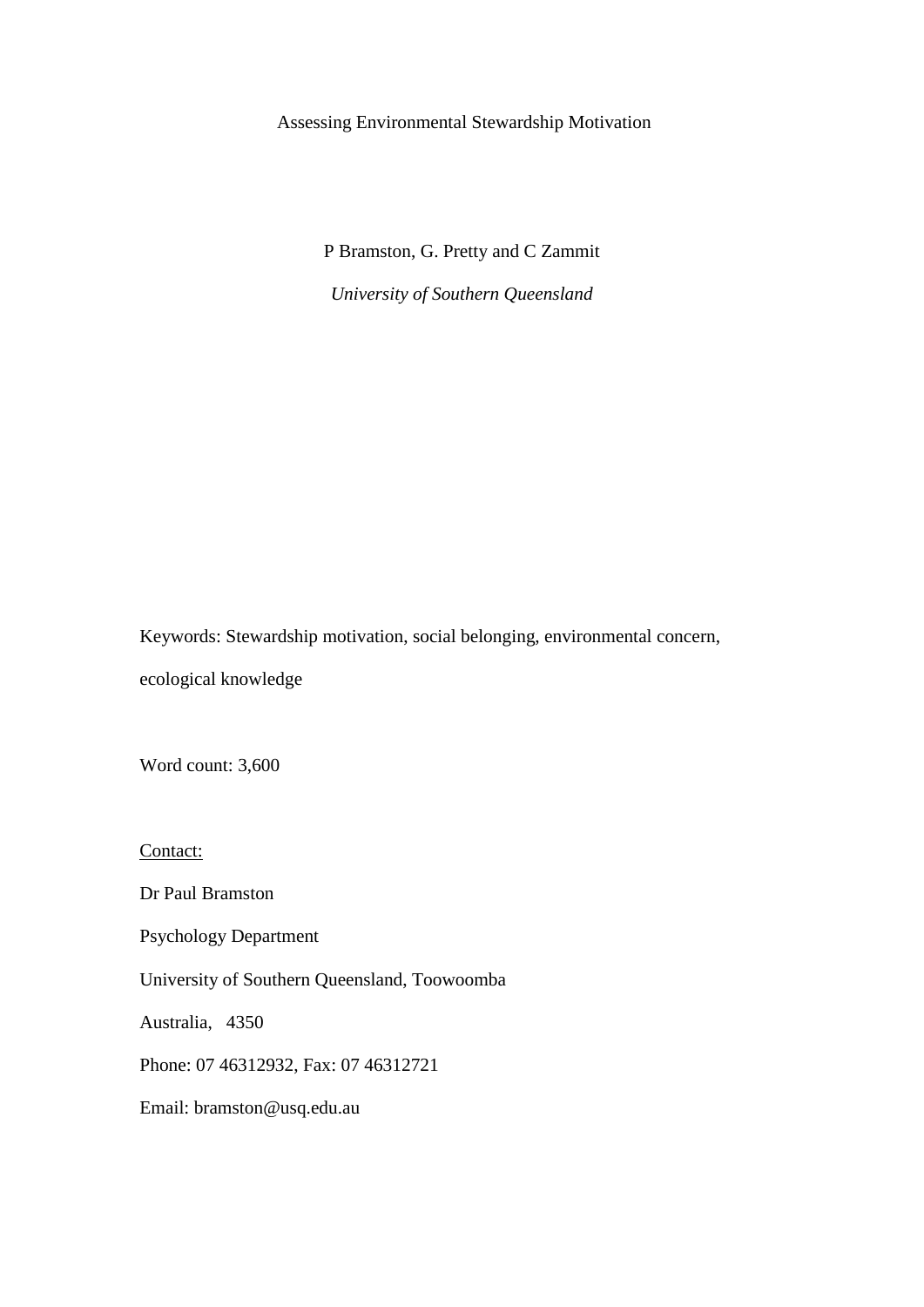# Abstract

Environmental stewardship networks flourish across Australia. While the environment benefits, this paper looks to identify what volunteers draw from their stewardship. We adapted 16 questions that purportedly tap environmental stewardship motivation and administered them to a convenience sample of 318 university students, and then to 88 people living in rural Australia who were either active members of environmental groups or voiced concern about local environmental issues. Our results suggest that the measure consisting of these questions demonstrates acceptable internal consistency. Factor analyses support three relatively independent aspects of environmental stewardship motivation: developing a sense of belonging, care-taking the environment and expanding personal learning. Scores on the scale were not strongly correlated with well-being, suggesting that the scale measures more than general feelings of positive affect. Discussion focuses on the benefits of being able to reliably assess environmental stewardship motivation and areas for further development of the scale.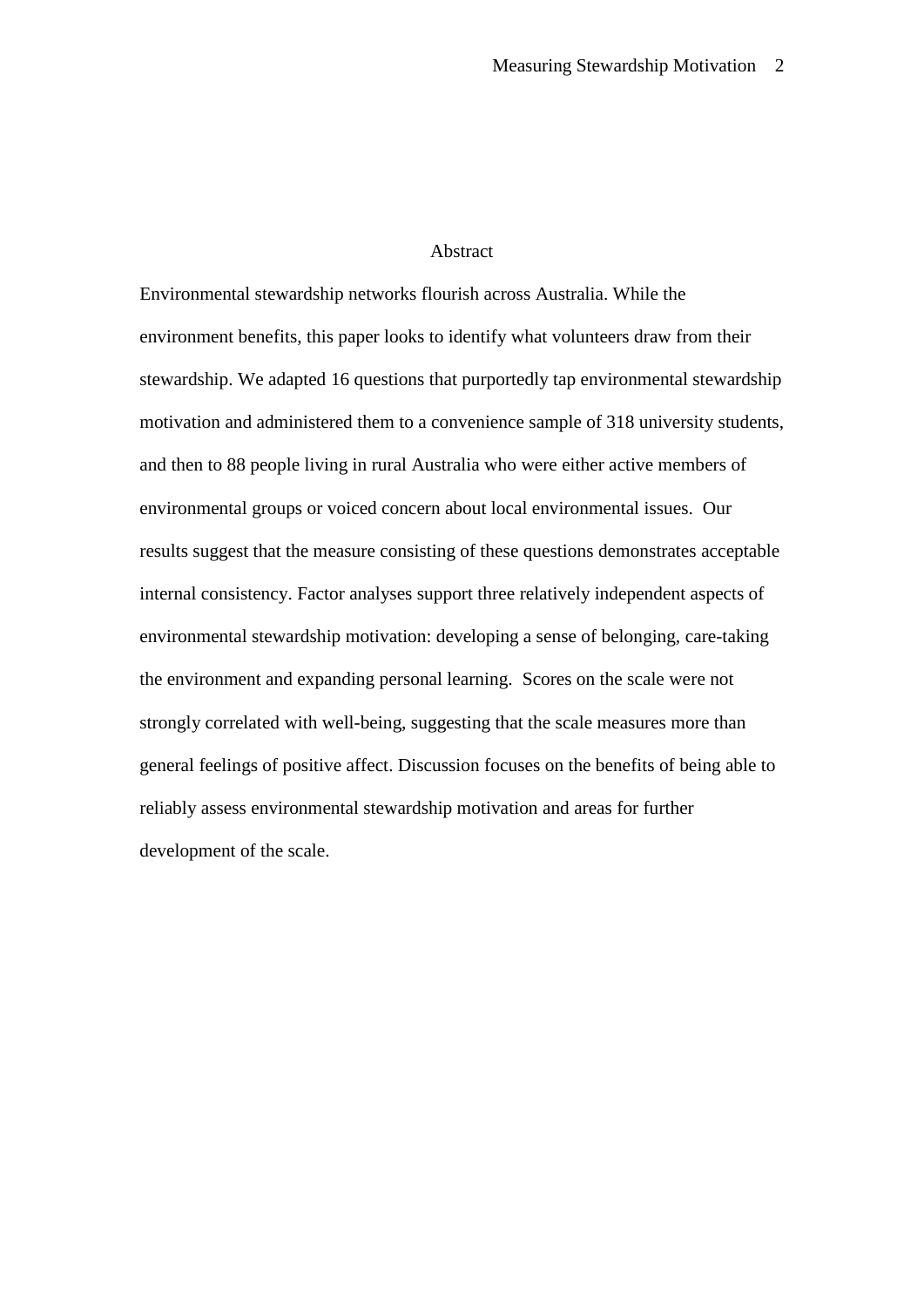### **Introduction**

In many countries volunteers of all ages engage to address environmental issues either directly or indirectly, such as riparian restoration, fund raising, political activism, natural resource monitoring, community outreach and education. Such engagement has become the lifeblood of the environmental movement and has the potential to preserve, build and restore significant environmental and civic capacity of local communities (Overdevest, Orr & Stepenuck, 2004). However, while full of promise and opportunity, maintaining dynamic volunteer partnerships with environmental professionals is not without challenges as Westphal and Childs (1994) noted amongst several successful urban forestry projects in the US. Also while there tends to be considerable concern about the state of the environment, this does not translate proportionally into actual time and effort in behaviours that address these issues (Seguin, Pelletier & Hunsley, 1998). So what motivates volunteers to unselfishly contribute so much of their time and effort? This paper seeks to evaluate the psychometric properties of a set of questions compiled by Ryan, Kaplan and Grese (2001) to assess environmental stewardship motivation with the view to adapt and improve their composition for a new measure. To better understand the particular motives of volunteers in the environmental area, it is useful to review the substantial literature on volunteerism in general.

# Volunteer Motivation

This body of research is generally founded on traditional theories of motivation such as human needs (Maslow, 1970), drives (Miller, 1951), values (Stern, Dietz & Guagnano, 1995) and goal achievement motivation, both cognitive and emotional (Ford, 1992). The underlying theoretical dimensions described in these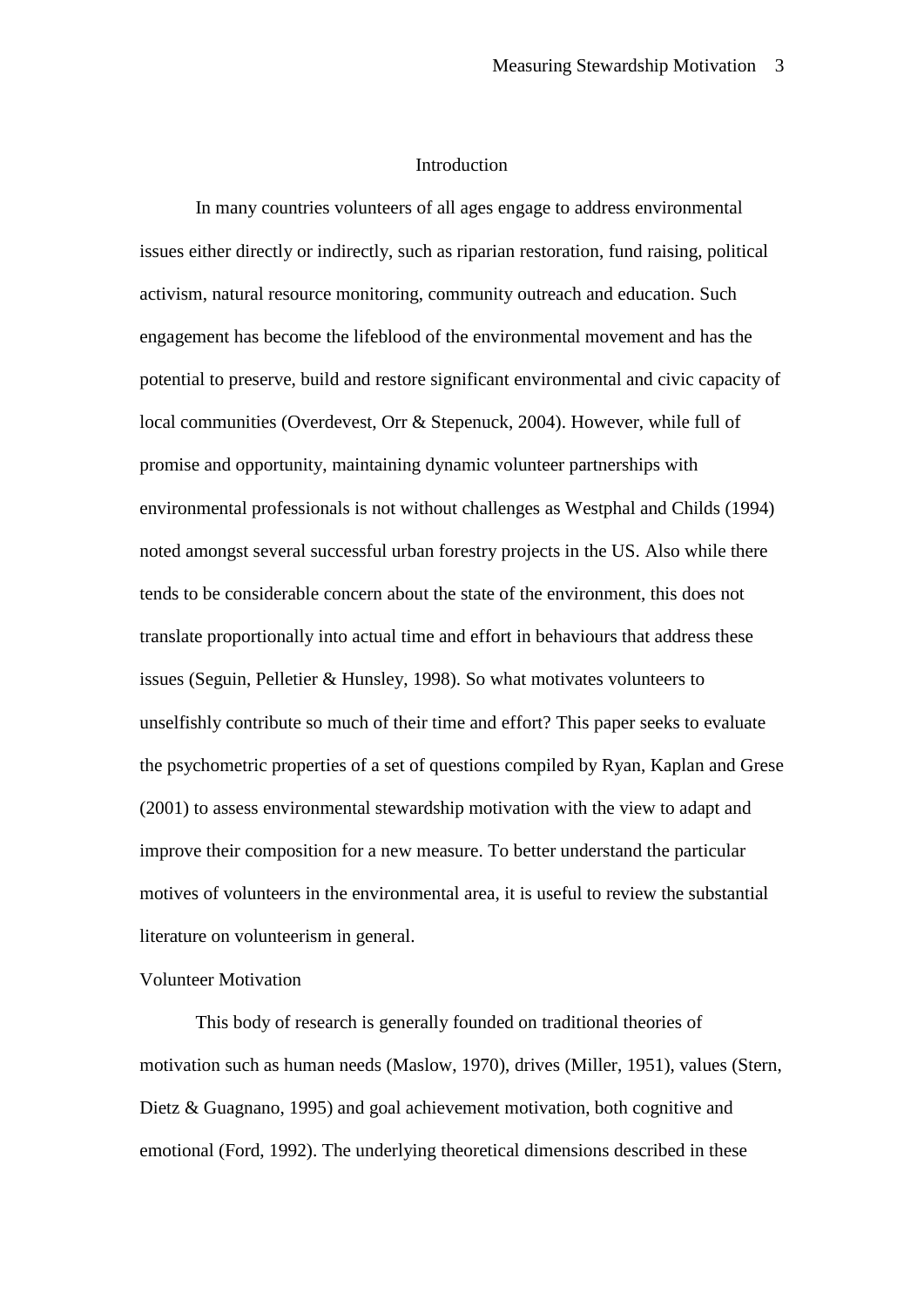early works have served as a springboard for the more recent motivational research into volunteerism. For example, similar motives are found in the four dimensions of altruism, social contact, personal interest and emotional need proposed by Yeung (2001) to encompass much of the previous motivational research amongst social service volunteers. Similarly consistent are the motives of egoism, altruism, collectivism and principlism described by Batson, Ahmad and Tsang (2002).

One of the most comprehensive models of volunteer motivation is the octagonal model recently derived by Yeung (2004) from their extensive phenomenological data. The octagon is made up of four dimensions; getting-giving, continuity-newness, distance-proximity and thought-action. The getting-giving dimension emerged as the strongest of the elements and incorporates the egoism and altruism motives proposed earlier (Batson et al., 2002; Yeung, 2001). The continuitynewness dimension deals with the same self-development, personal interest and learning motives previously proposed by Yeung (2001) and Clary et al. (1998). The distance-proximity dimension incorporates the social, making friends dimension previously noted by Yeung (2001) and Clary et al. (1998) and finally the thoughtaction dimension includes values, spiritual growth and principles previously noted by Batson et al. (2002) and Clary et al. (1998). Such dimensions are generally believed to hold true for volunteers across a wide range of settings.

## Environmental stewardship

The motives of volunteers involved specifically in environmental projects, however, are thought to differ somewhat from general volunteers in that the product of their labours is usually so visible and involves learning. For example, evidence of the restored environment has often been noted to be important and seeing direct and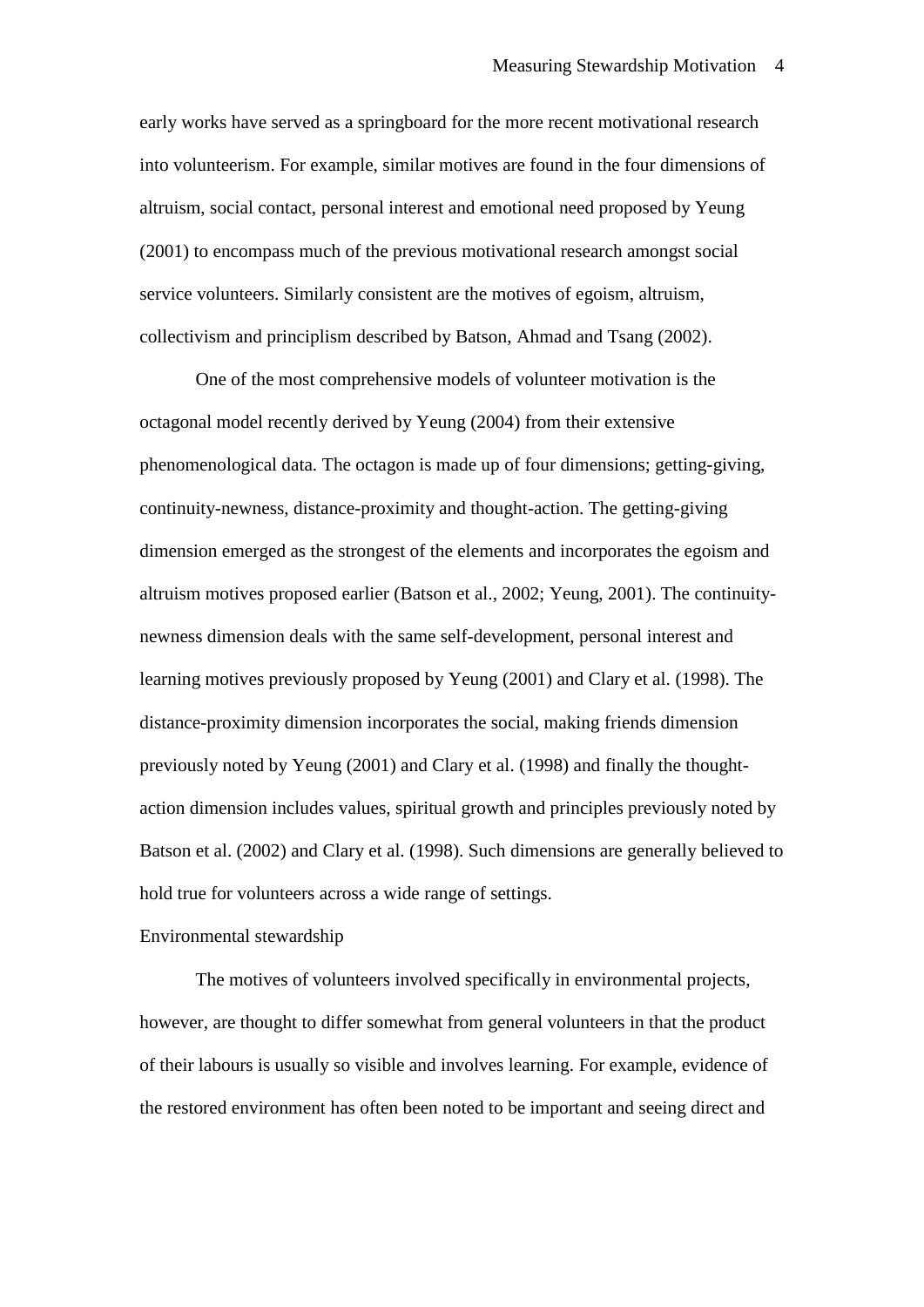worthwhile outcome for effort and learning new ecological facts attracted volunteers in a study by Grese, Kaplan, Ryan, and Buxton (2000).

Interest in a values based understanding of environmental volunteerism was stimulated by theoretical advances in the understanding of human values and attitudes (see Schultz, 2001; Stern & Dietz, 1994). Three attitudes or values associated with environmental stewardship emerged from the work of Schultz- egoistic, altruistic and biospheric. The egoistic motives included my health, my future, and my lifestyle; the altruistic referred to community belonging, being with people and children; and the biosphere to stewardship of plants, animals and birds. These findings are clearly consistent with the dimensions of the environmental motivation research already described.

Given that the number of grassroots volunteer groups dedicated to ecological preservation and restoration continues to multiply, their motives both to commit to and maintain their input are vitally important research matters. This is of particular importance as organisations are increasingly required to submit evidence of their human capacity and sustainability to administer government grants to support long term programs. Thus, the development of models and theories of environmental stewardship motivation needs to be followed up with related assessment tools that are psychometrically sound and "user-friendly".

### Assessment of environmental stewardship motivation

In the 1970s and 1980s researchers in this field focused, often with minimal theoretical foundation, on scales designed to quantify environmental concern (Weigel & Weigel, 1978). However, measuring motives that drive environmental action is clearly more conceptually complex, and in an innovative study Ryan, Kaplan and Grese (2001) derived 16 questions from the literature and their earlier research data to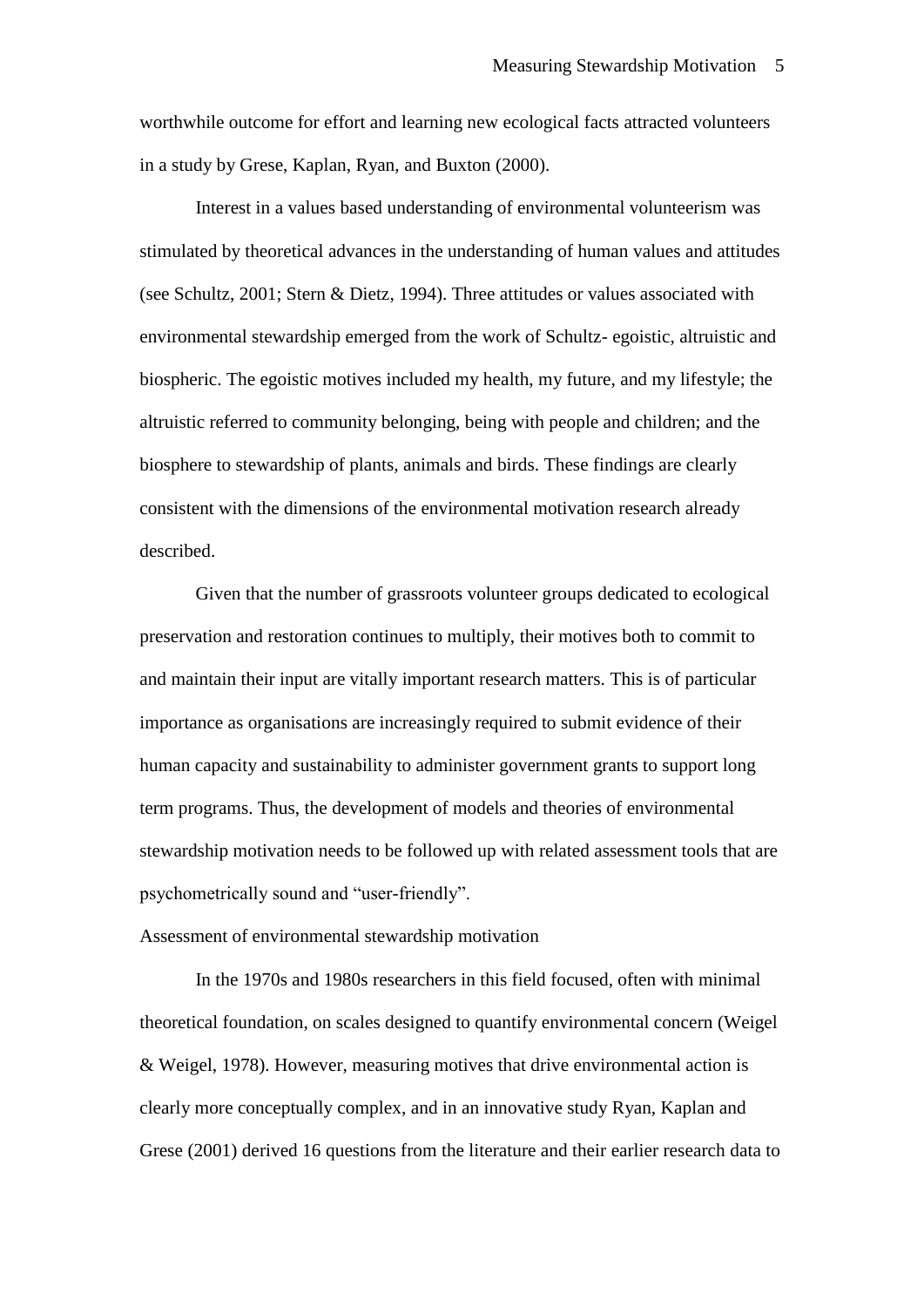describe what motivates longevity in volunteerism. Long-term volunteers involved in environmental stewardship programs from three US states rated themselves on these questions and their responses factored into five dimensions; helping the environment, learning more about their physical surroundings, connecting socially, experiencing opportunities for personal reflection, and being part of a well-organised project team and organisation. The first factor, helping the environment, refers to the tangible improvements in the local environment that are a direct result of the volunteer work; learning refers to what the volunteers learn about the natural environment as a result of their activities; social connection incorporates the host of interpersonal benefits of meeting and interacting with like-minded people; personal reflection refers to the peaceful meditative experiences volunteers associated with natural environments; and finally project organisation includes the appeal and satisfaction of working in a well organised program (shown to be particularly important to long-term volunteers by Knoke, (1981). We proposed that some of these dimensions and the related questions would form a conceptual foundation for an environmental stewardship motivation scale with direct relevance to prospective, new and continuing volunteers. All of these dimensions refer to behavioural factors or experiences, all of which can be directly afforded by a volunteer program, as compared with attitudinal factors which are more difficult to influence and observe.

This article describes our efforts to develop a scale to identify motivation to engage in environmental stewardship from a "doing" perspective. The items in the scale include the motives derived and described by Ryan with the exception of the project organisation questions which are of less relevance to new volunteers and those thinking about engaging. The authors intend that the publication of a standardised scale of volunteer motivation will facilitate the identification and retention of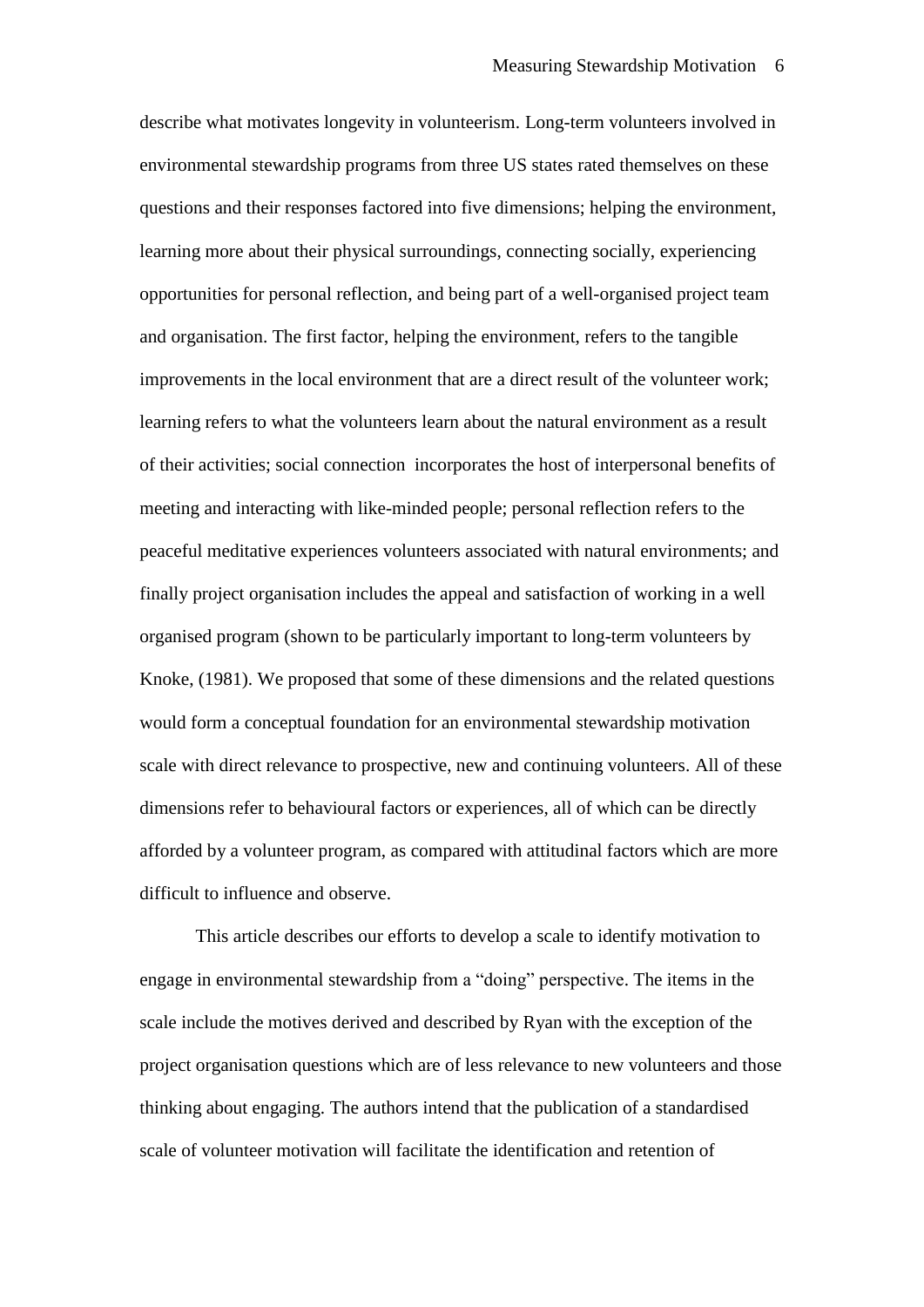volunteers in natural environment projects, and assist in program evaluation studies that include participant factors.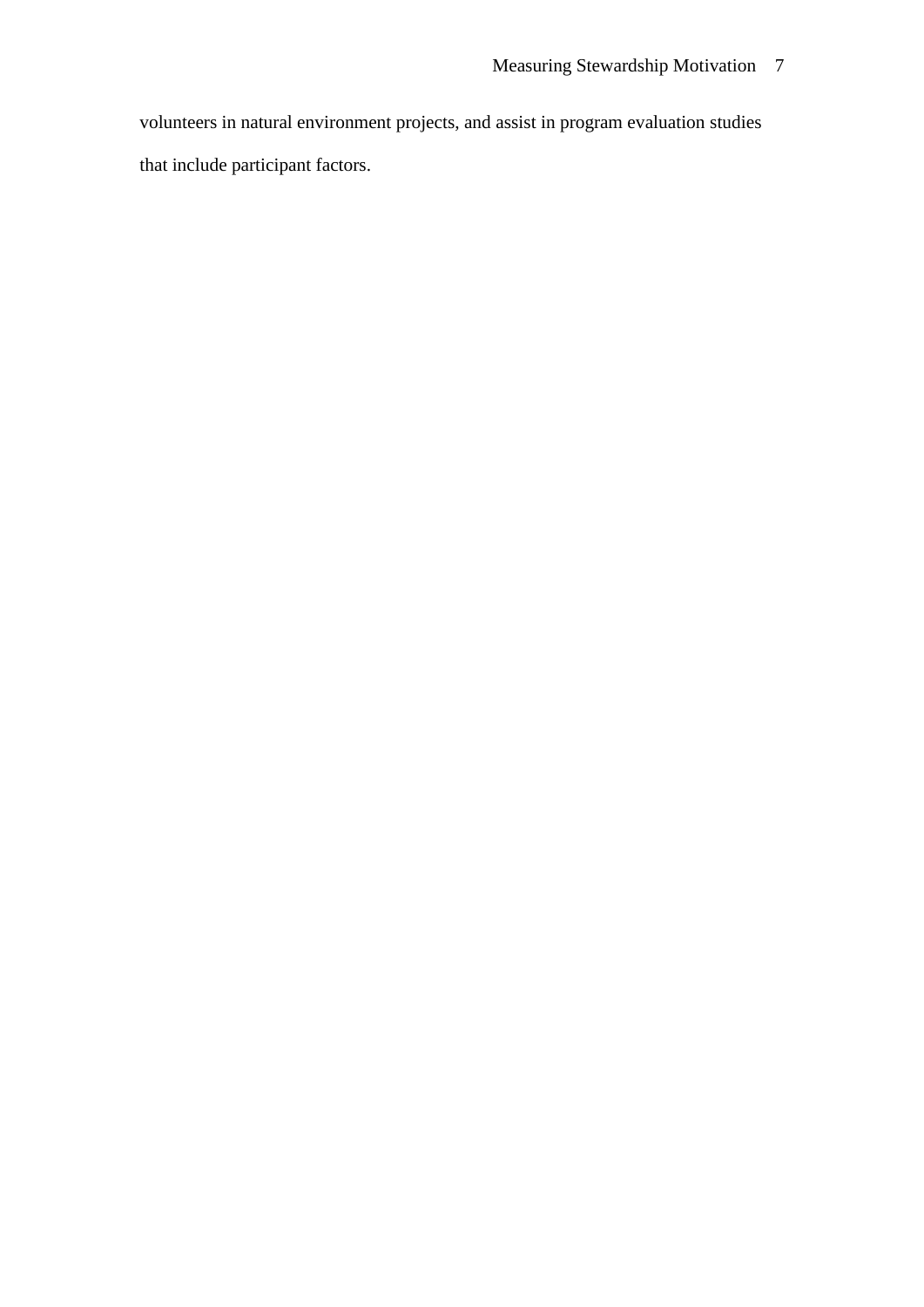#### Method

## **Participants**

Two groups of participants were recruited for this study, a group of undergraduate university students  $(n=318)$  to facilitate psychometric analysis of the scale and a group of rural adults (n=88) who were either members of environmental groups or interested enough in ecological restoration to volunteer to participate.

The students were first year undergraduate students who completed the scales for course credit. The mean age of this group was approximately 19 years with 68% female.

The rural participants were recruited in three small country towns selected randomly from the list of towns with a population of less than 10,000 people within two hours drive of a city. The rural group were recruited through a number of strategies following identification of the three rural towns. One hundred surveys were distributed in each town at environmental volunteer group meetings and within central town locations (Post Office, bank, shops). The research assistant attended landcare meetings in each town, explained the purpose of the survey to members and invited them to take the survey home for self or family and friends to complete. A poster explaining the project was displayed at local shops and the surveys were openly available for community members to complete. The group consisted of 88 adults with an average age of approximately 43 years, with females comprising 61% of the sample. Participants reported that 45% had completed secondary school, 23% tertiary education and 24% had a trade or diploma. Of the sample, 38% were self-employed, 15% were students, 18% worked in industry and 7% for the government. The mean length of time living in their community was 17.4 years, ranging from 1-68 years. Twenty eight percent were born in the community in which they currently lived and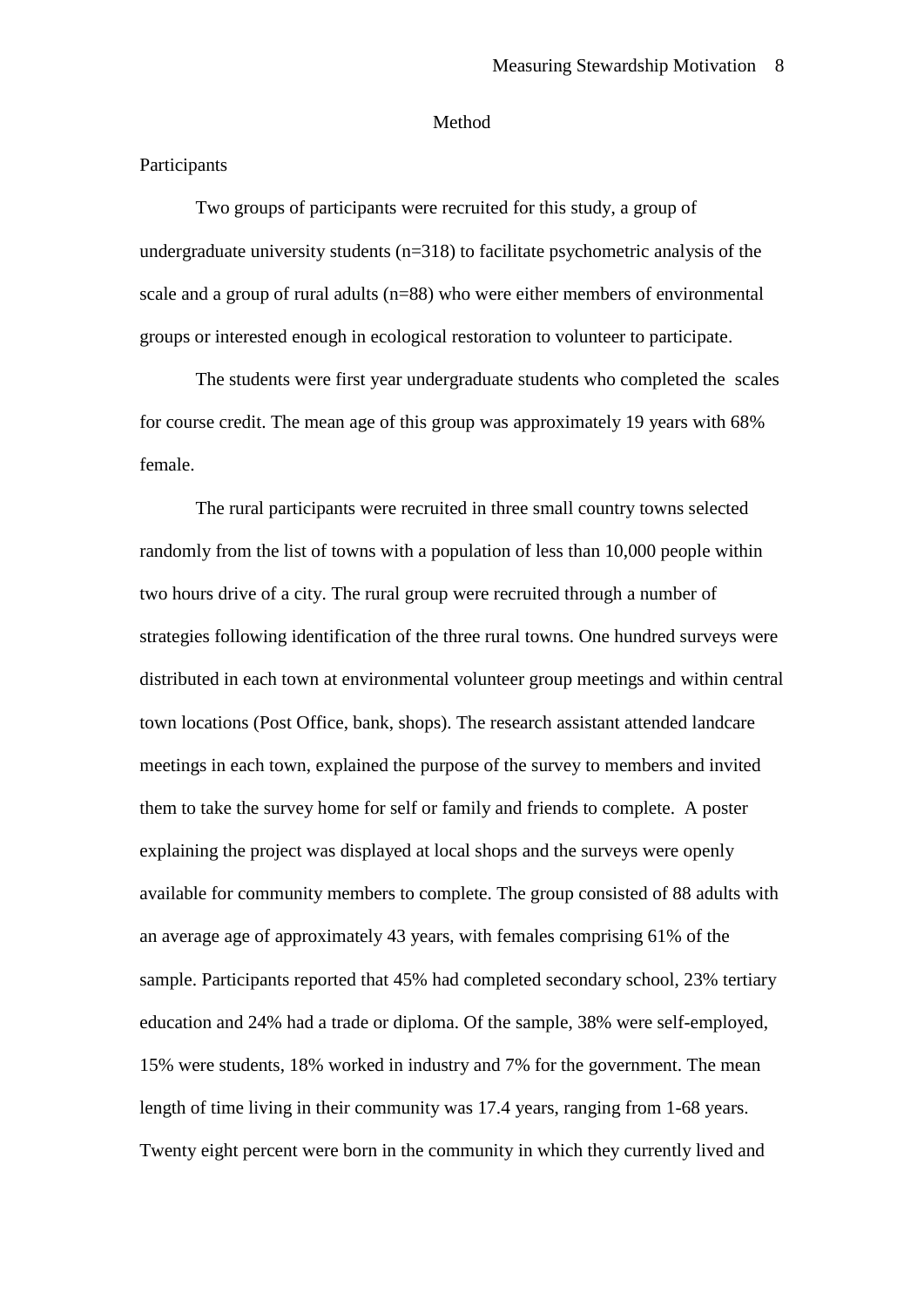just over half (56%) lived on a rural property. When asked how many people in their community they knew by name half (50%) responded "a few" and 44% "almost everyone'. Forty eight percent reported liking their current community 'very much' and 33% "a great deal".

#### *Materials*

The items compiled by Ryan et al. were adapted so as to be applicable to new or intending volunteers. Thirteen items were retained with minor adjustments to wording, 3 items were omitted because they dealt with efficiency of project organisation which was thought to be less of a concern for new or intending volunteers and 3 questions were added to strengthen the emphasis on each dimension. The resultant measure, entitled the Environmental Stewardship Motivation Scale (ESMQ), is a 16 item intention to volunteer scale where respondents rate their agreement with statements on a 5-point Likert Scale from "completely disagree" to 'agree completely'.

The Comprehensive Quality of Life Scale (ComQol) (Cummins, 1997) was also administered to demonstrate that the ESMQ scores differed from ComQol and were not simply reflecting general feelings of well being. ComQol assesses well being within seven life domains: material well-being, health, productivity, intimacy, safety, community involvement, and emotional well-being and responses are scored on a 5 point Likert scale. ComQol has been shown to be internally consistent with Cummins repeatedly reporting satisfactory Cronbach"s alpha coefficients amongst Australian samples.

Procedures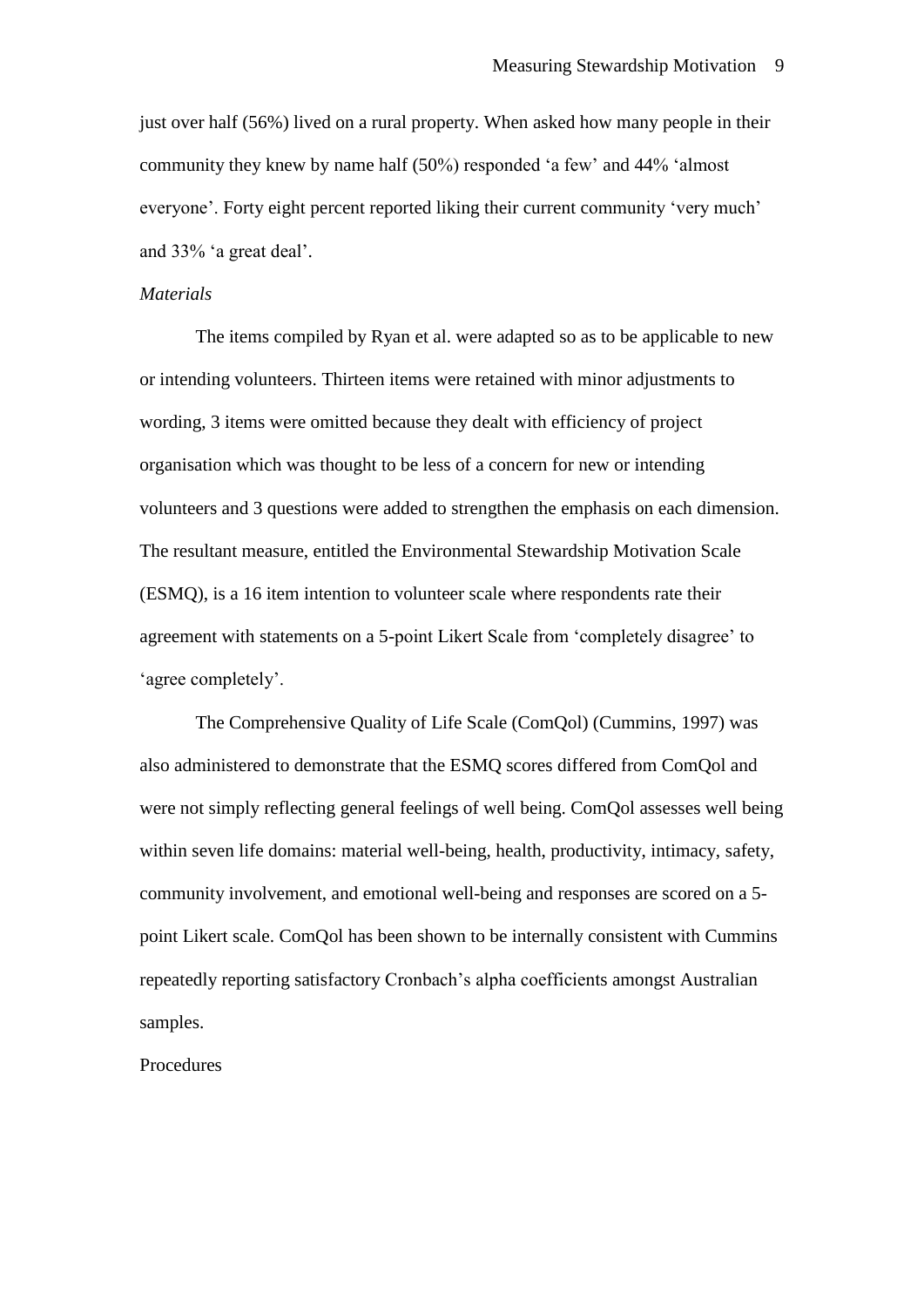The student group completed the scale on the web in their own time for course credit. All rural participants completed the scale in their own time and mailed it back in a reply paid envelope.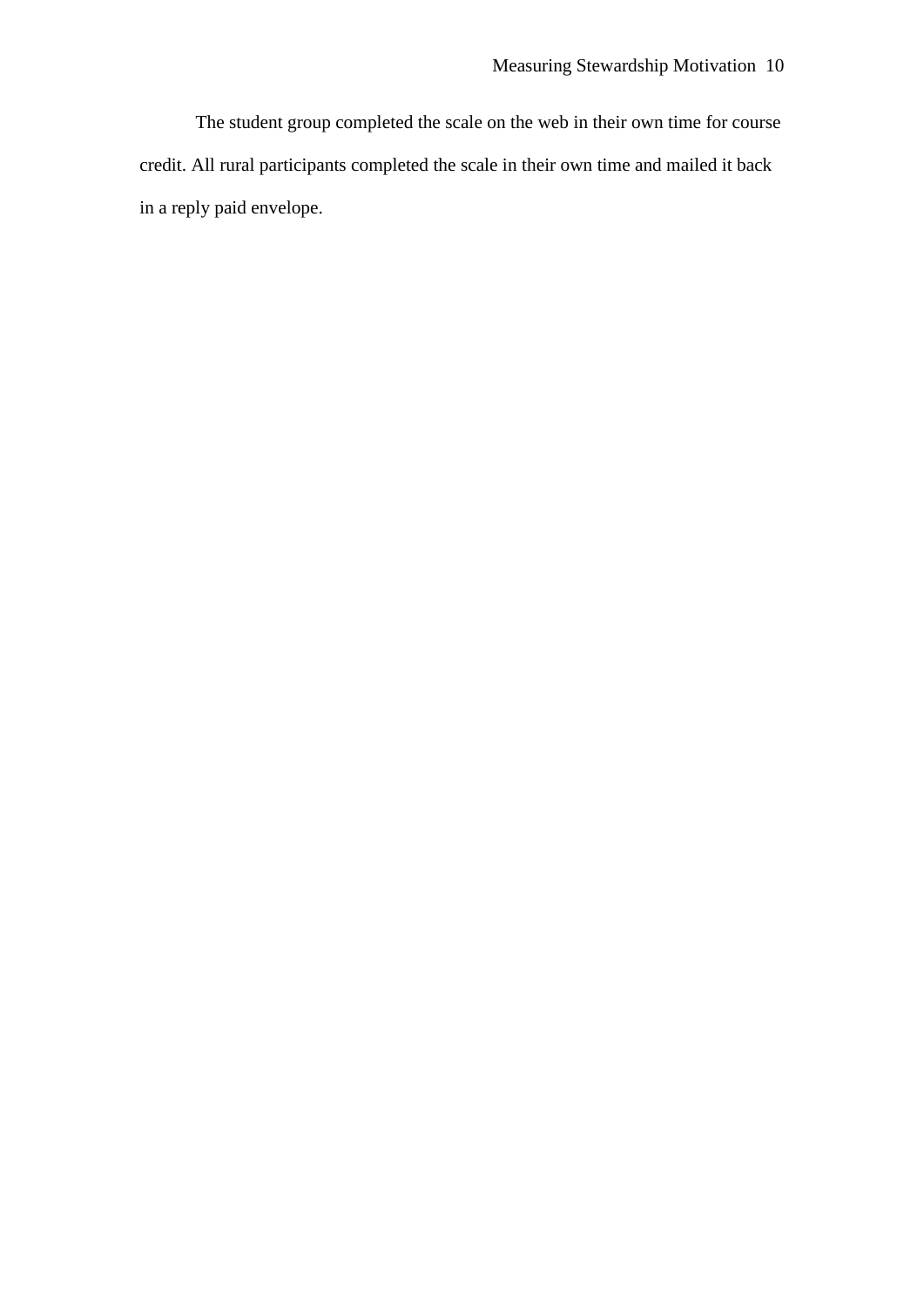#### Results

This project aimed to examine the psychometric properties of the newly developed ESMQ by identifying scale dimensions, assessing internal consistency and examining overlap with well being. Evidence for three reliable and distinct motivational dimensions is presented and ESMQ scores are shown to be relatively distinct from feelings of general well-being.

Responses to the 16 items by the convenience sample of university students were entered into a principal components analysis and inspection of communalities and correlation matrices for this sample indicated that the data were suitable for this analysis. This was confirmed by a KMO sampling adequacy of .83 and a significant Bartlett's test of sphericity.

Four factors with eigenvalues above 1 emerged from this analysis, accounting for 64% of the total item variance. The solution was subjected to a promax rotation. A three factor solution gave the best fit and items loading on each factor are shown in Table 1.

#### Insert Table 1 about here

Given the above item loadings, we labelled Factor 1 as Social Belonging, with an emphasis on sense of community and the social benefits of working together. Factor 2 was labelled Caring for the Environment encompassing themes of making an ecological contribution and a responsibility to leave something worthwhile for future generations. The final factor has been labelled Learning in regard to ecological facts and skill development.

The Social Belonging factor correlated with Environmental Caring .35 and Learning .11. Environmental Caring and Learning correlated .37.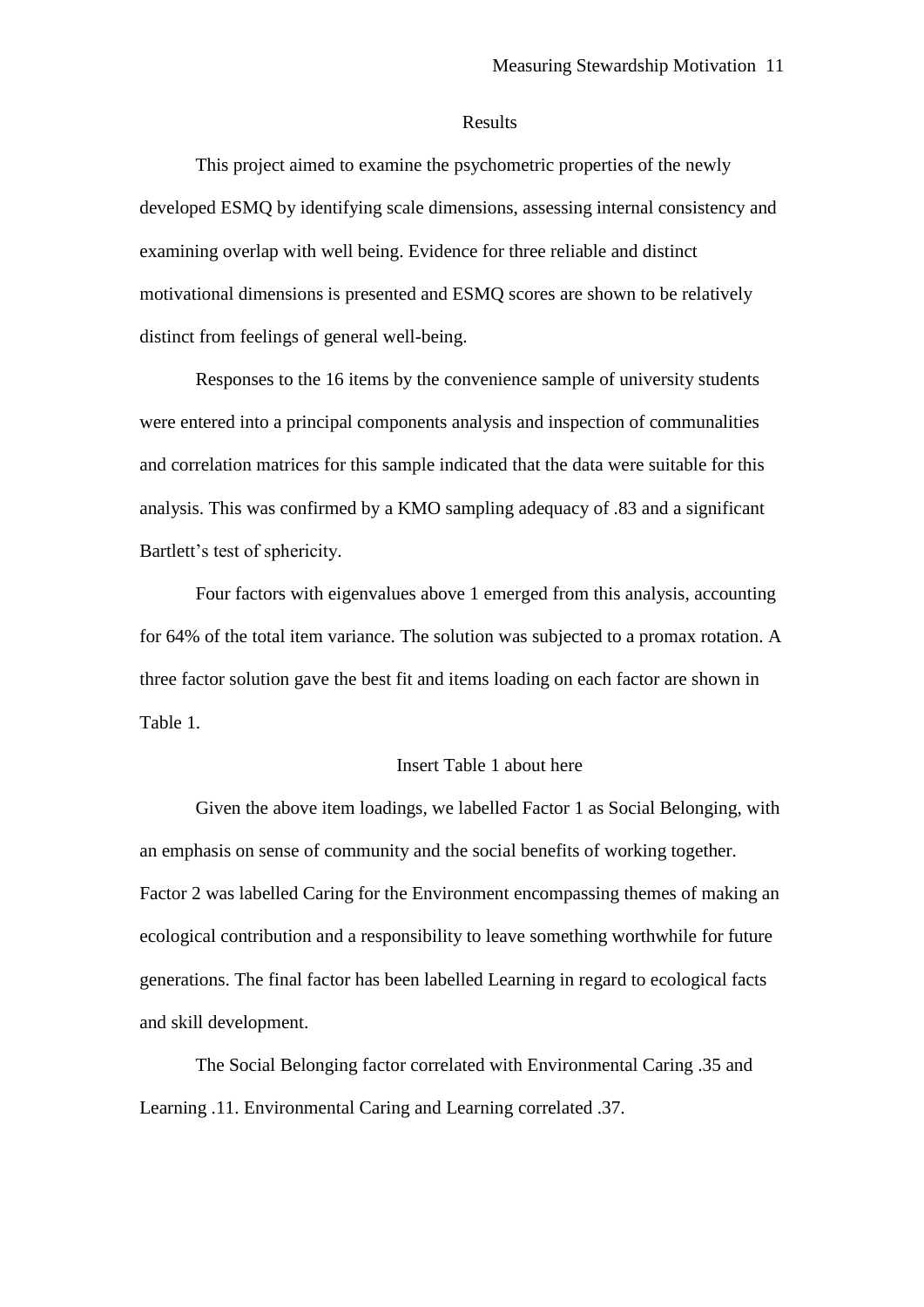Having established a reliable and interpretable factor structure for the ESMQ using a convenience sample, the responses of the group of adults living in rural towns or on farms were analysed. This stage of the project aimed to establish discriminant validity and some preliminary rural normative data for the scale.

Means, standard deviations and reliability coefficients for the rural sample are presented in Table 2. No significant gender effects were found.

### Insert Table 2 about here

In order to investigate the sensitivity of the ESMQ, the means and standard deviation for members and non members of an environmental stewardship group or program in the rural sample were compared and presented in Table 3.

# Insert Table 3 about here

Comparisons between the above means suggest that those rural people who are not involved in a voluntary natural resource management group report significantly lower scores on the environmental caring and learning dimensions of the ESMQ.

A well being scale (ComQol) was administered to gauge the degree to which volunteer motivations, as measured by the ESMQ, were merely reflections of general wellbeing or a trait-like positive affect. Pearson product moment correlations between responses to the two scales are presented in Table 4.

### Insert Table 4 about here

The correlations in Table 4 suggest that there is little overlap between responses to these scales and that the ESMQ is tapping a more specific construct than general well being.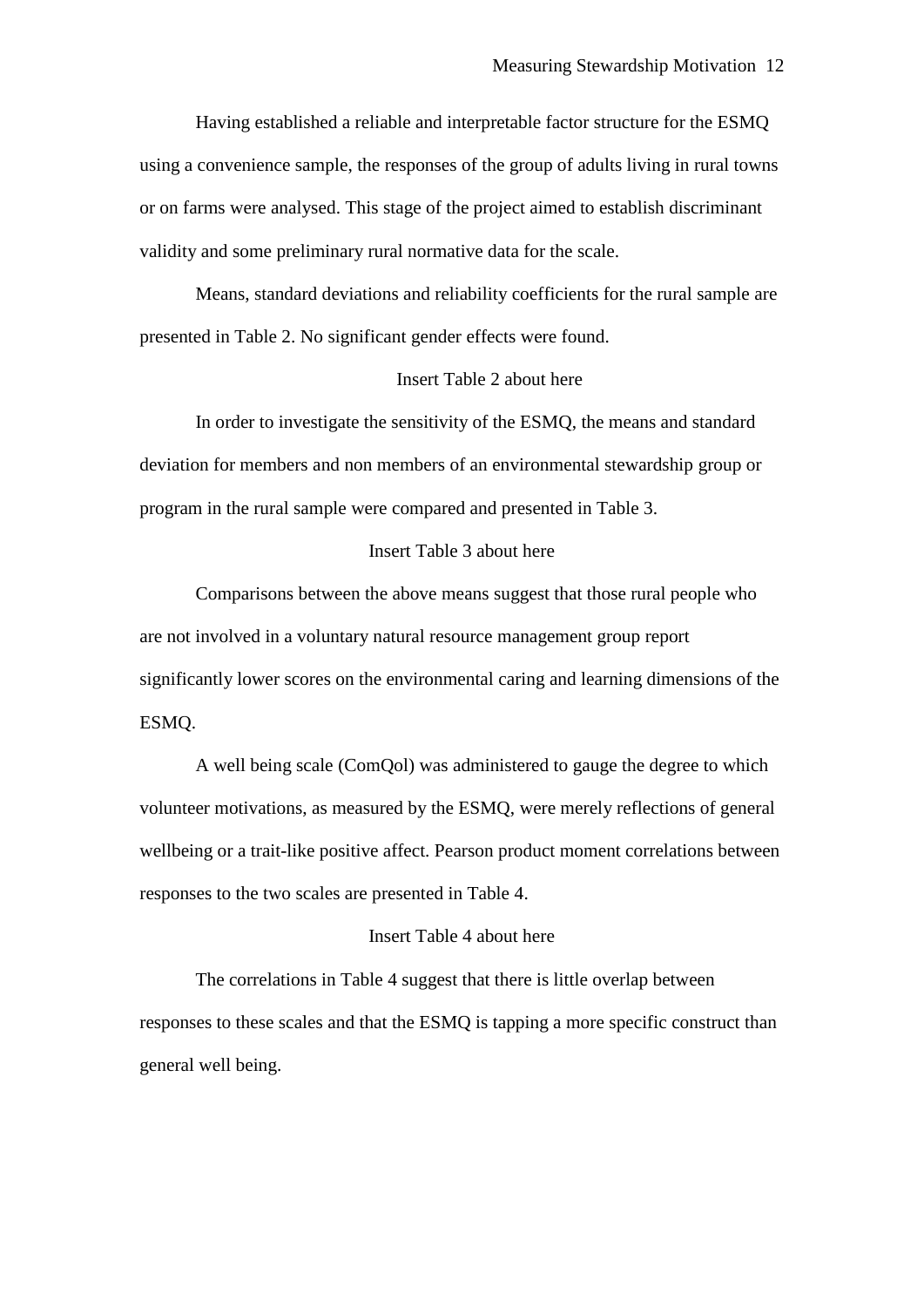### Discussion

Through the commitment and toil of volunteers, ecological projects continue to protect and restore vulnerable environments. The crucial issue of what benefits volunteers perceive for their labour was explored by Ryan et al. (2001). Based on their work, this study presents a reliable and valid self-report measure of environmental stewardship motivation with a three factor construction. Preliminary normative data for the scale are also presented for a small group of rural Australians.

The three dimensions that emerged from the ESMQ, social belonging, helping the environment, and learning have a strong foundation in the theoretical literature. For example, they parallel the tripartite classification of environmental concerns- self, other people and biosphere proposed by Schultz (2001) who empirically demonstrated that this three factor model was stable across a range of diverse samples from 10 countries. Three clusters of environmental value orientations were suggested by Stern, Dietz & Guagnano (1995)- egoistic, altruistic and biospheric that similarly mirror the dimensions of the ESMQ. Three of the four ESMQ dimensions match those of Yeung's (2004) octagonal model. In summary, the three dimensions of environmental stewardship motivation as measured by the ESMQ are well supported within the environmental volunteer literature.

The first and strongest dimension of the ESMQ, social belonging, involves spending time with like-minded friends and having fun. The life of rural folk can often be relatively isolated without the range of social facilities available to urban residents so it is not surprising that the social belonging aspects of volunteering are strong. Social benefits were considered by to be critical to volunteer motivation by Donald (1997) although Ryan et al. (2001) found it to be less important than the other motives in the early stages of volunteering and more important to highly committed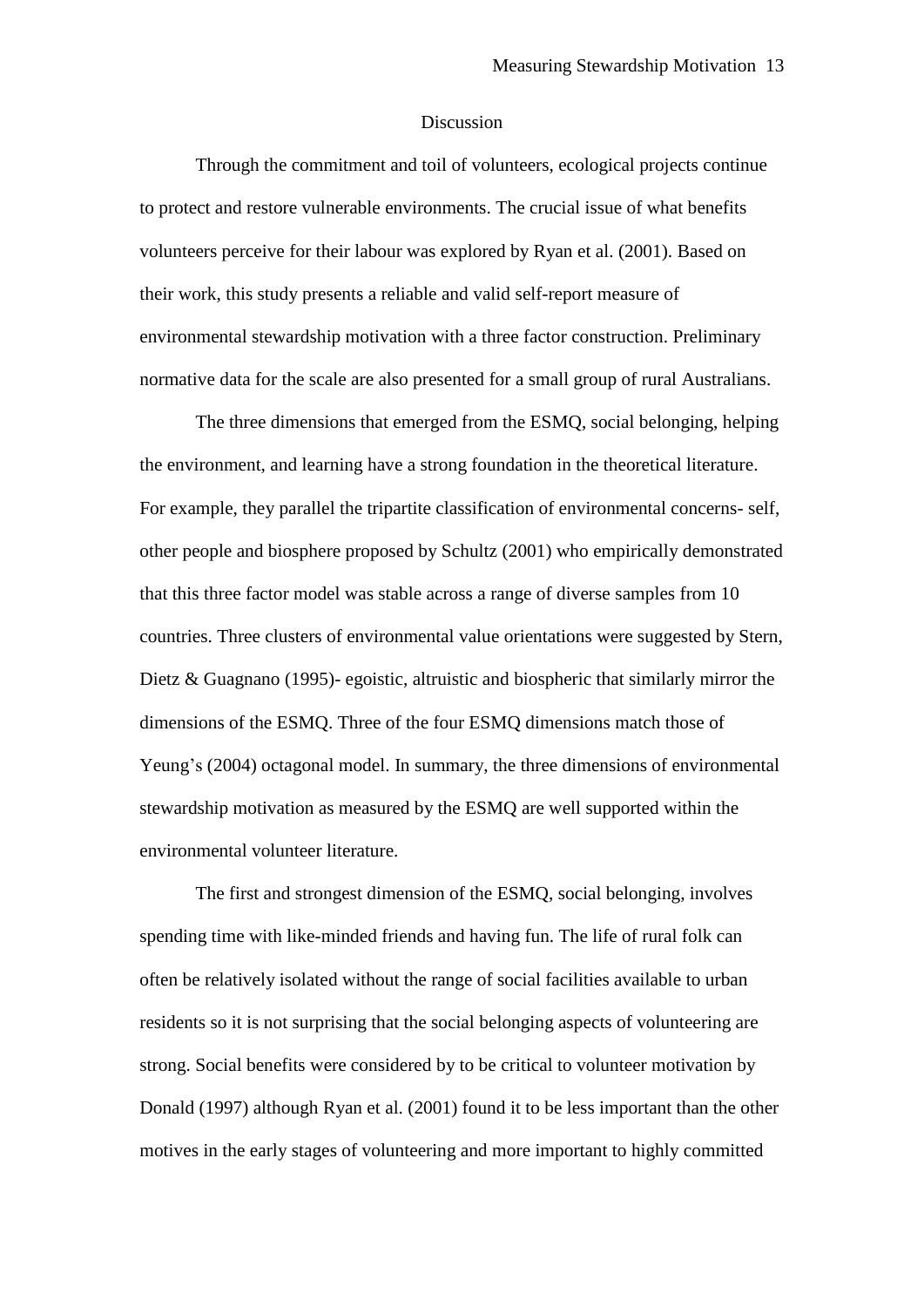longer term volunteers. This dimension readily incorporates other important social motives of volunteers such as building intergenerational ties within a community as noted by Austin (2002) and reflects a growing recognition that people are an important part of ecosystems (Schroeder, 2000).

The environmental biospheric factor that emerged in this study is a subset of a long recognised motivation of volunteers- to do something worthwhile (Cnaan  $\&$ Goldberg-Glen, 1991). For example, helping the environment was found to be a strong motivation for forestry volunteers (Still & Gerhold, 1997) and the preventing the destruction of natural habitats for animals and birds was identified as the motive for volunteering by Grese et al. (2000). Making a difference, sense of loss and attachment toward nature are closely related themes noted by Schroeder (2000) in his review of restoration newsletters in Illinois. A wide range of research suggests the motive of leaving something worthwhile for future generations is a particularly important focus of this dimension that may merit a direct question within this scale.

The learning factor that emerged in the current study deals with expanding ecological knowledge. Individual volunteers clearly value learning more about their surroundings and the ecology and biology of everything living in it and evidence of this motivation lies in the widespread popularity of information nights on ecological topics and nature walks. Learning and sharing knowledge were subthemes of a "personal rewards" theme found by Schroeder (2000).

One volunteer motivation that did not emerge from the analysis of the ESMQ deals with values and spiritual growth associated with the experiences of peace, reflection and meditation when in environments that connect a person to nature. Ryan et al. (2001) found this to be an important motive in environmental stewardship as did Schroeder (2000) and Schultz (2001) and more recently Dutcher, Finley, Luloff and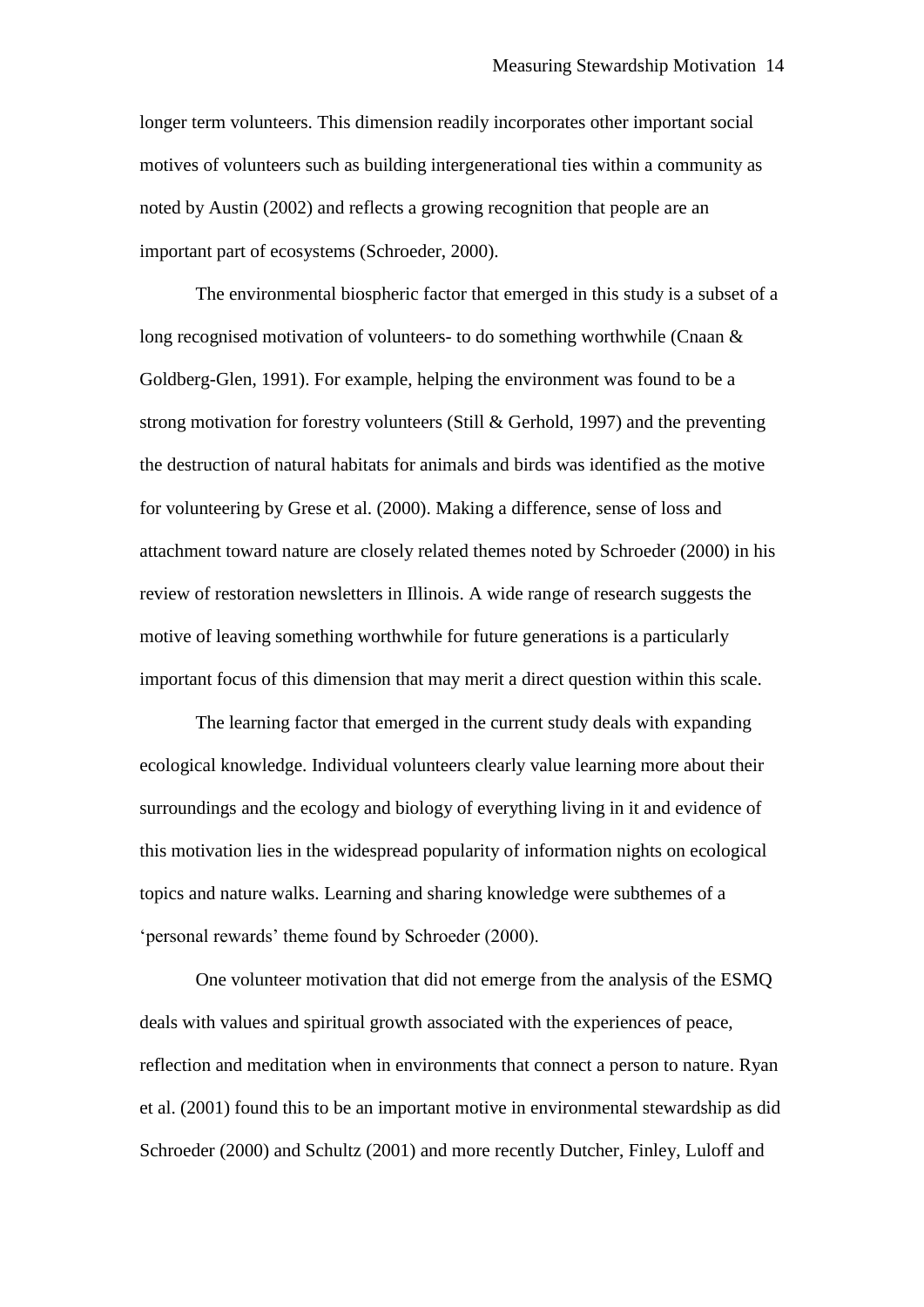Johnson (2007) and Walker and Ryan (2008). However our findings here are consistent with studies that have questioned a strong association between connection to nature and pro- environmental behaviour (see Gosling & Williams, in press). Four items on the ESMQ (items 12-15) deal with values but in a rather general manner not specific enough to directly tap sense of place dimensions and nature connectivity. A consideration is that the participants in the student sample in this project may not, on average, have been at a stage where they were aware of their spiritual connections to the environment. Yeung (2004) presents persuasive data that motives for volunteer work change over time and it may be that first-year students have different priorities. Future research could profitably explore revisions to the wording of these items to ensure they refer more specifically to nature connectivity and a "spiritual" sense of attachment, and reflect dimensions of sense of place (Scannell & Gifford, 2010). While such inclusion would refer to affective and attitudinal dimensions rather than the behaviour focus we have taken here, it would further develop and more comprehensively reflect the closely related themes and philosophical questions presented in Schroeder"s review of restoration newsletters.

A final concern within the current study was the absence of scale items referring to organisational efficiency of environmental groups. This issue was found to be important to long-term volunteers by Ryan et al. (2001) and our assumption that it would not be a concern for new or intending volunteers requires further investigation.

In summary, this paper has presented a reliable measure of environmental volunteer motivation with behavioural dimensions that mirror much of the previous research into volunteerism. The value of the scale lies in its sensitivity to more specific behaviours which can be afforded by volunteer organisations, than general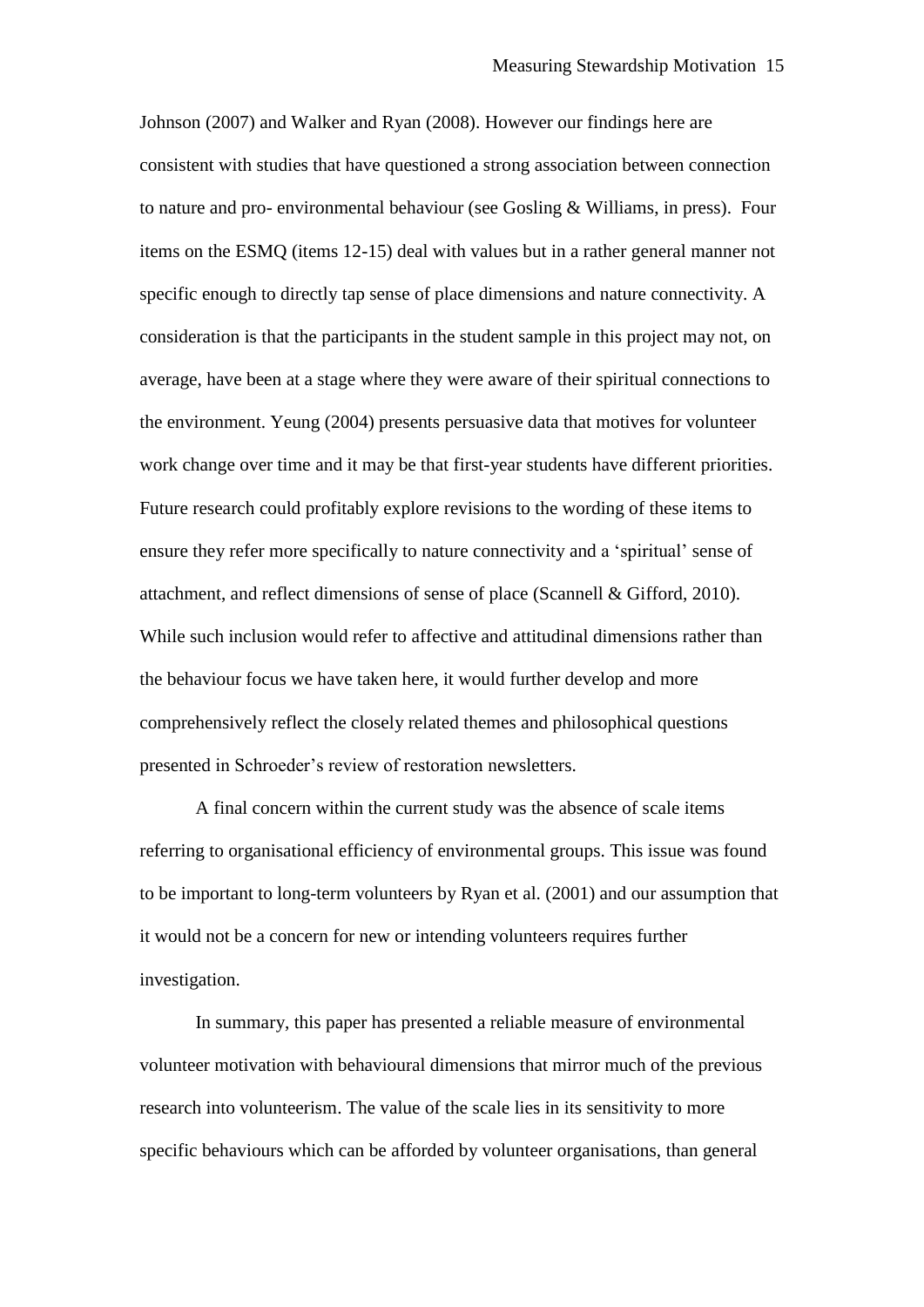feelings of well being which are less under the influence of volunteer groups. The validity of the specific components of the scale as relevant to stewardship is evident in the fact that active environmental volunteers score significantly higher then non members on two of the three dimensions. This scale could thus be a useful means of identifying potential volunteers, and indicating those behaviours and experiences that the volunteer organisation needs to afford its members to retain their engagement through linking people with projects that provide action-oriented, social and learning experiences.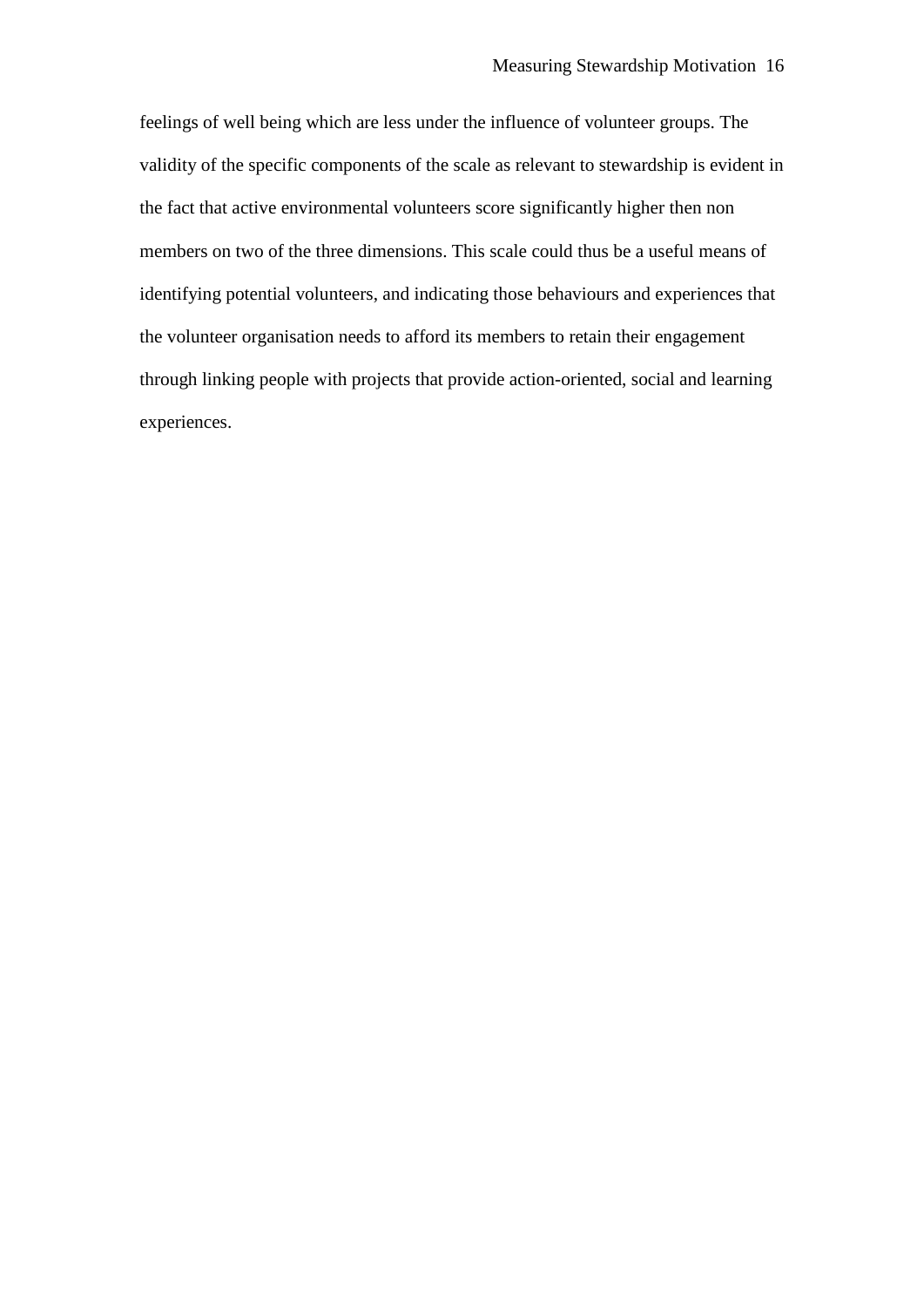#### References

Austin, M.E. (2002). Partnership opportunities in neighbourhood tree planting initiatives: Building from local knowledge. *Journal of Arboriculture, 28*(4), 178-186.

Batson, C.D., Ahmad, N. & Tsang, J. (2002). Four motives for community involvement. *Journal of Social Issues, 58*(3), 429-445.

Clary, E.G., Snyder, M., Ridge, R.D., Copeland, J., Stukas, A.A., Haugen, J., & Miene, P. (1998) Understanding and assessing the motives of volunteers: A functional approach. *Journal of Personality and Social Psychology, 4*, 1516-1530.

Cnaan, R.A. & Goldberg-Glen, R. (1991). Measuring motivation to volunteer in human services. *Journal of Applied Behavior Science, 27*(3), 269-284

Cummins, R.A. (1997). Comprehensive Quality of Life Scale- Adult Manual:

5th ed., School of Psychology, Deakin University.

Donald, B. (1997). Fostering volunteerism in an environmental stewardship

group. *Journal of Environmental Planning and Management, 40*(4), 483-505

Dutcher, D. D., Finley, J. C., Luloff, A. E. & Johnson, J. B. (2007).

Connectivity with nature as a measure of environmental values. *Environment and Behavior, 39(4)*, 474-493.

Ford, M.E. (1992). *Motivating humans: Goals, emotions and personal agency beliefs*. London: Sage

Gosling, E & Williams, K. (in press). Connectedness to nature, place attachment and conservation behaviour: Testing connectedness theory among farmers. *Journal of Environmental Psychology* (2010).

Grese, R.E., Kaplan, R., Ryan, R.L. & Buxton, J. (2000). Psychological benefits of volunteering in stewardship programs. In P.H.Gobster & R.B.Hull (Eds.,)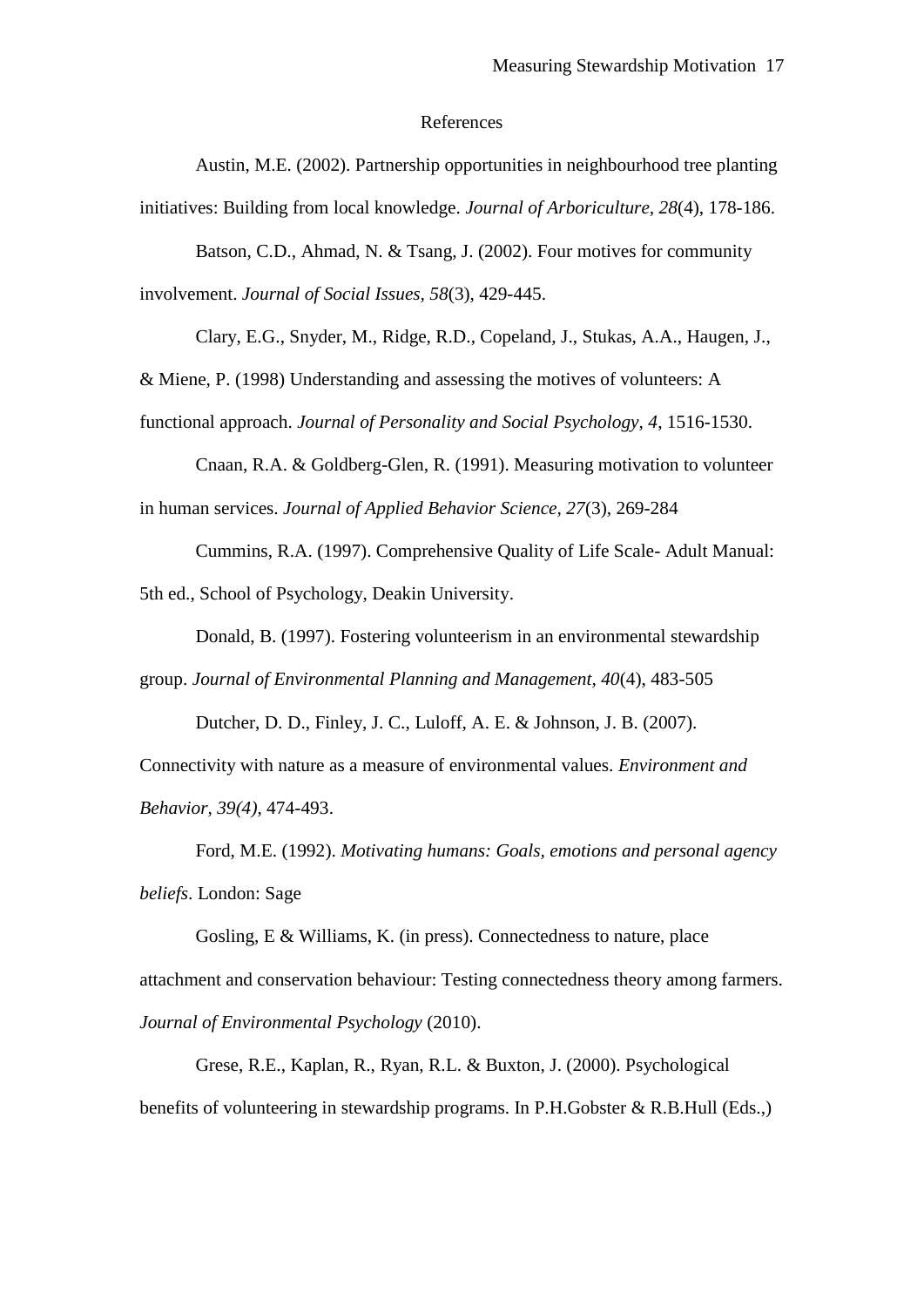*Restoring nature: Perspectives from the social sciences and humanities*. Washington DC: Island Press

Knoke, D. (1981). Commitment and detachment in voluntary organisations. *American Sociological Review, 46*, 141-158

Maslow, A.H. (1970). *Motivation and personality*, 2<sup>nd</sup> ed., Harper and Row, New York.

Miller, N.E. (1951). Learnable drives and rewards. In S.S. Stevens (ed.),

*Handbook of Experimental Psychology*, Wiley, New York, pp. 345-472.

Overdevest, C., Orr, C.H., & Stepenuck, K. (2004). Volunteer stream

monitoring and local participation in natural resource issues. *Human Ecology Review, 11*(2), 177-185.

Ryan, R., Kaplan, R. & Grese, R. (2001). Predicting volunteer commitment in environmental stewardship programmes. *Journal of Environmental Planning and Management, 44,* 629-648.

Scannell, L. & Gifford, R. (2010). Defining place attachment: A tripartite organising framework. *Journal of Environmental Psychology, 30*, 1-10.

Schroeder, H.W. (2000). The restoration experience: Volunteers' motives, values and concepts of nature. In Paul H. Gobster and R. Bruce Hull (Eds.), *Restoring nature: Perspectives from the social sciences and humanities* pp. 247-264. Washington DC: Island Press.

Schultz, P.W. (2001). The structure of environmental concern: Concern for self, other people, and the biosphere. *Journal of Environmental Psychology, 21*, 327- 339.

Seguin, C., Pelletier, L. C. & Hunsley, J. (1998). Toward a model of environmental activism. *Environment & Behavior, 30*, 628-652.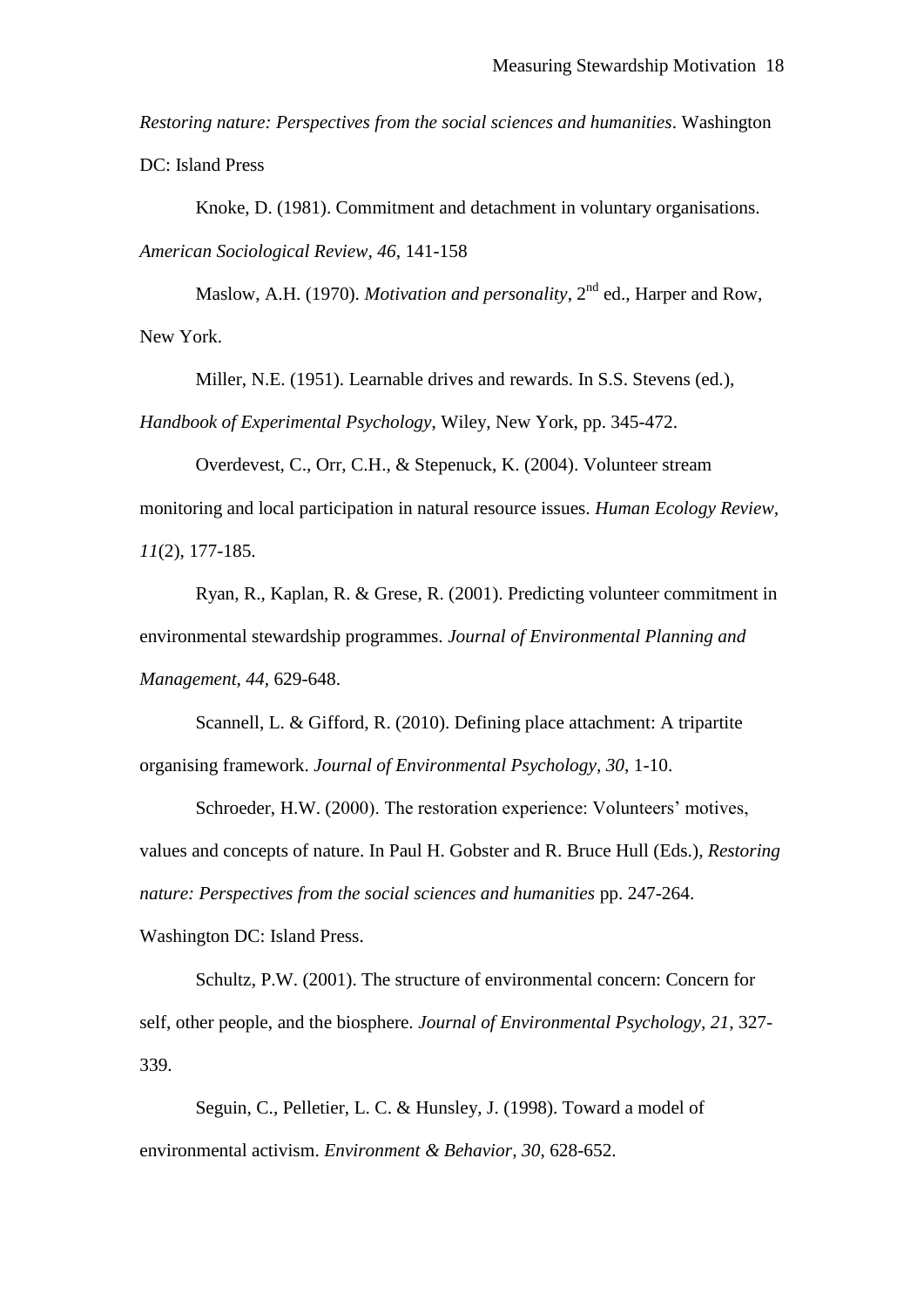Stern, P.C. & Dietz, T. (1994). The value basis of environmental concern. *Journal of Social Issues, 50*, 65-84.

Stern, P.C., Dietz, T., & Guagnano, G.A. (1995). Values, beliefs and proenvironmental action: Attitude formation toward emergent attitude objects. *Journal of Applied Social Psychology, 25*, 1611-1636

Still, D.T. & Gerhold, H.D. (1997). Motivations and task preferences of urban forestry volunteers. *Journal of Arboriculture, 23*(30), 116-130

Walker, A. & Ryan, R. L. (2008). Place attachment and landscape preservation in New England: A Maine Case Study. *Landscape & Urban Planning. 86(2).* 141-152.

Weigel, R.H. & Weigel, J. (1978). Environmental concern: the development of a measure. *Environment and Behaviour, 10*, 3-15.

Westphal, L.M. & Childs, G. (1994). Overcoming obstacles: Creating volunteer partnerships. (10), 28-32.

Yeung, A.B. (2001). Manifold motives for volunteerism: A study on the motives of the people inspired to volunteer by a Salvation Army advertisement. *Journal für Psychologie, 3*, 37-47

Yeung, A.B. (2004). The octagon model of volunteer motivation: Results of a phenomenological analysis. *Voluntas: International Journal of Voluntary and Nonprofit Organisations, 15,*(1), 21-46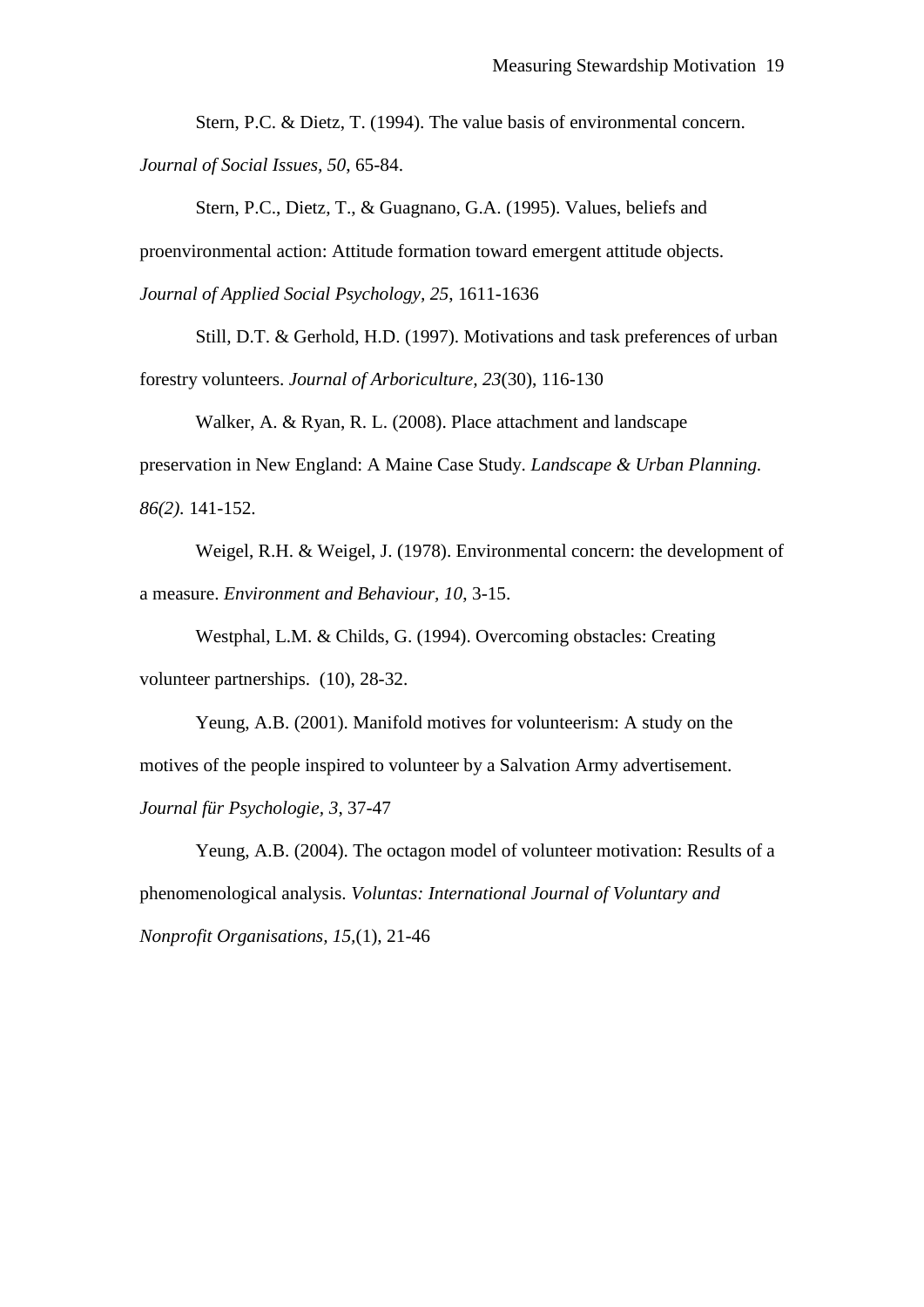| Item                                          | F <sub>1</sub> | F <sub>2</sub> | F <sub>3</sub> |
|-----------------------------------------------|----------------|----------------|----------------|
| 8 See familiar faces                          | .84            |                |                |
| Meet new people<br>9                          | .81            |                |                |
| Work with a team of people<br>7               | .79            |                |                |
| 10 Have fun                                   | .73            |                |                |
| Feel needed<br>6                              | .56            |                |                |
| 11 Do something physical                      | .56            |                |                |
| 13 Make a difference                          |                | .78            |                |
| 2 Help restore natural areas                  |                | .72            |                |
| 14 Family future                              |                | .65            |                |
| 12 Feel peace of mind                         |                | .57            |                |
| 15 Help others do something important         |                | .56            |                |
| See improvements from my work<br>$\mathbf{1}$ |                | .56            |                |
| 16 Meet landcare responsibilities             |                | .53            |                |
| Learn about plants/animals<br>4               |                |                | .83            |
| Learn about my surroundings<br>5              |                |                | .80            |
| Learn from nature<br>3                        |                |                | .78            |

Table 1: Item loadings for student sample N=318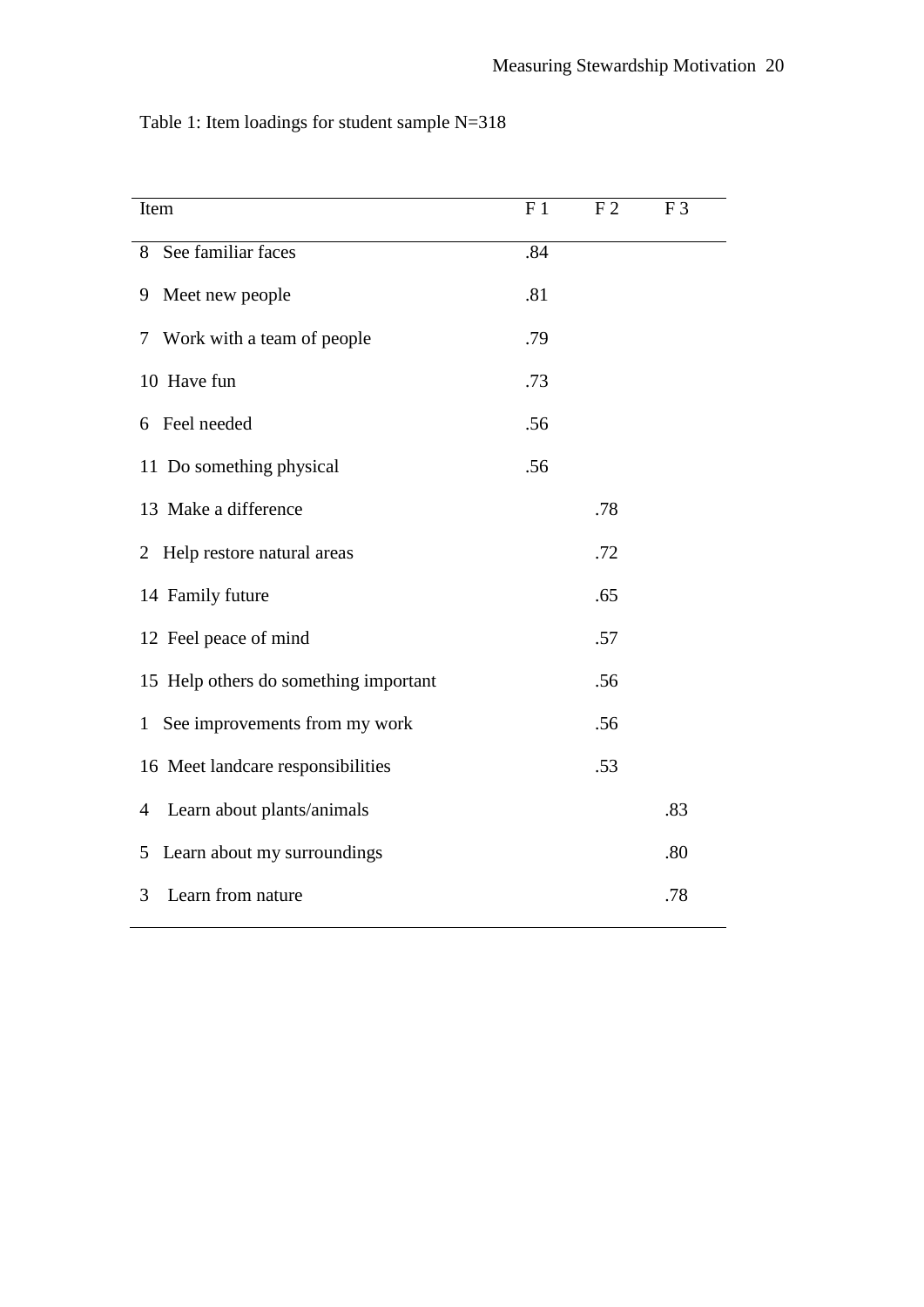|                      | Rural Group $(n=85)$ |                |  |
|----------------------|----------------------|----------------|--|
|                      | Mean $(SD)$          | Cronbach Alpha |  |
| <b>ESMQ</b> total    | 59.1(7.9)            | .85            |  |
| Social belonging     | 21.1(4.0)            | .78            |  |
| Environmental caring | 26.7(4.0)            | .77            |  |
| Learning             | 11.3(2.3)            | .88            |  |
|                      |                      |                |  |

Table 2 Mean Scores on the Environmental Stewardship Motivation Scale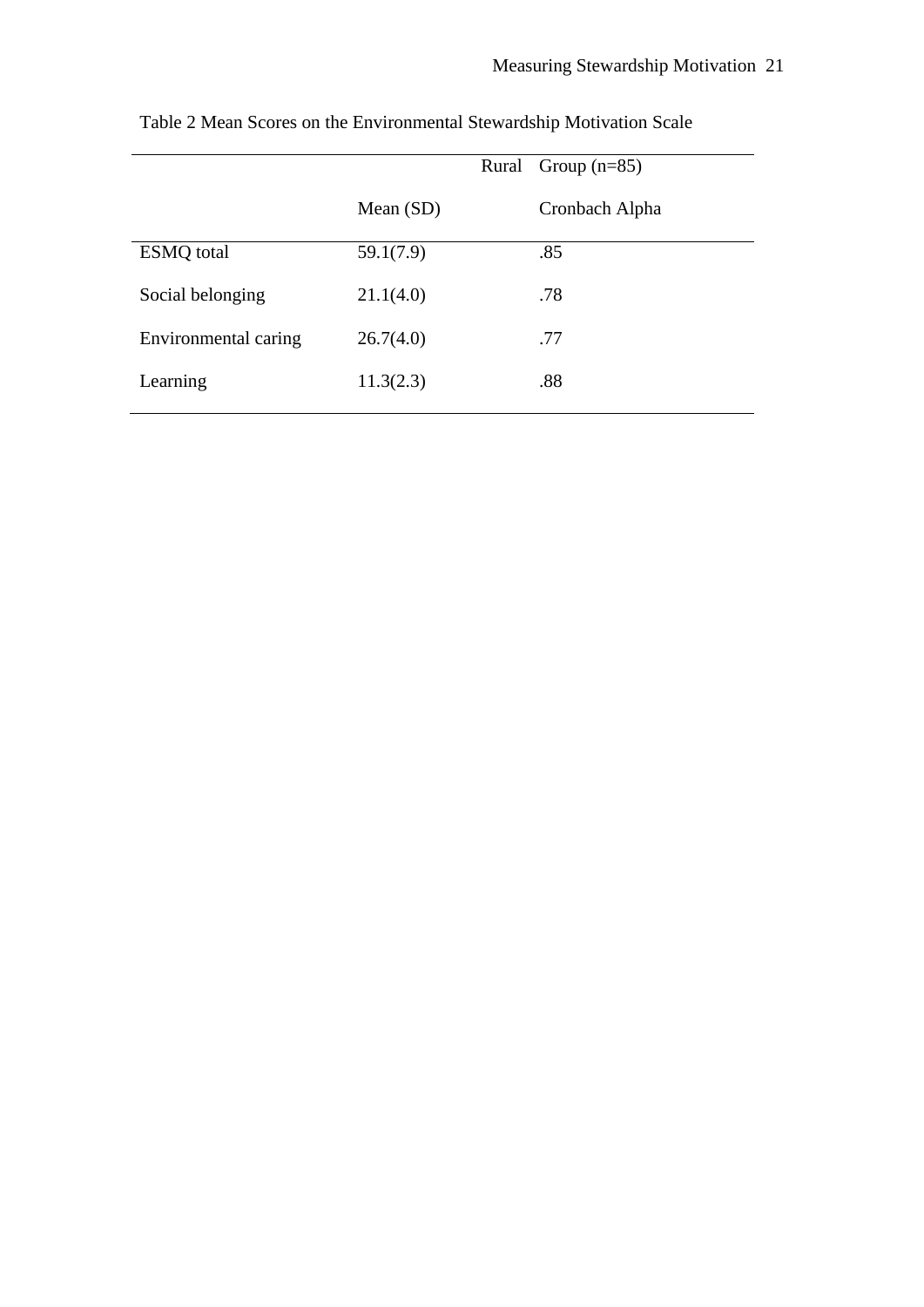|                      | Non members $(n=40)$<br>Members $(n=42)$ |             | Significance of       |  |
|----------------------|------------------------------------------|-------------|-----------------------|--|
|                      | Mean $(SD)$                              | Mean $(SD)$ | <b>Difference</b>     |  |
| <b>ESMQ</b> total    | 63.6(8.3)                                | 61.6(8.4)   | <b>NS</b>             |  |
| Social belonging     | 20.9(5.6)                                | 21.9(5.0)   | <b>NS</b>             |  |
| Environmental caring | 29.6(3.7)                                | 27.7(3.7)   | $t(80)=2.4$ , p<.02   |  |
| Learning             | 13.0(2.0)                                | 11.5(1.9)   | $t(82)=-3.4$ , p<.001 |  |

Table 3: Mean Scores on ESMQ for Members and Non-members